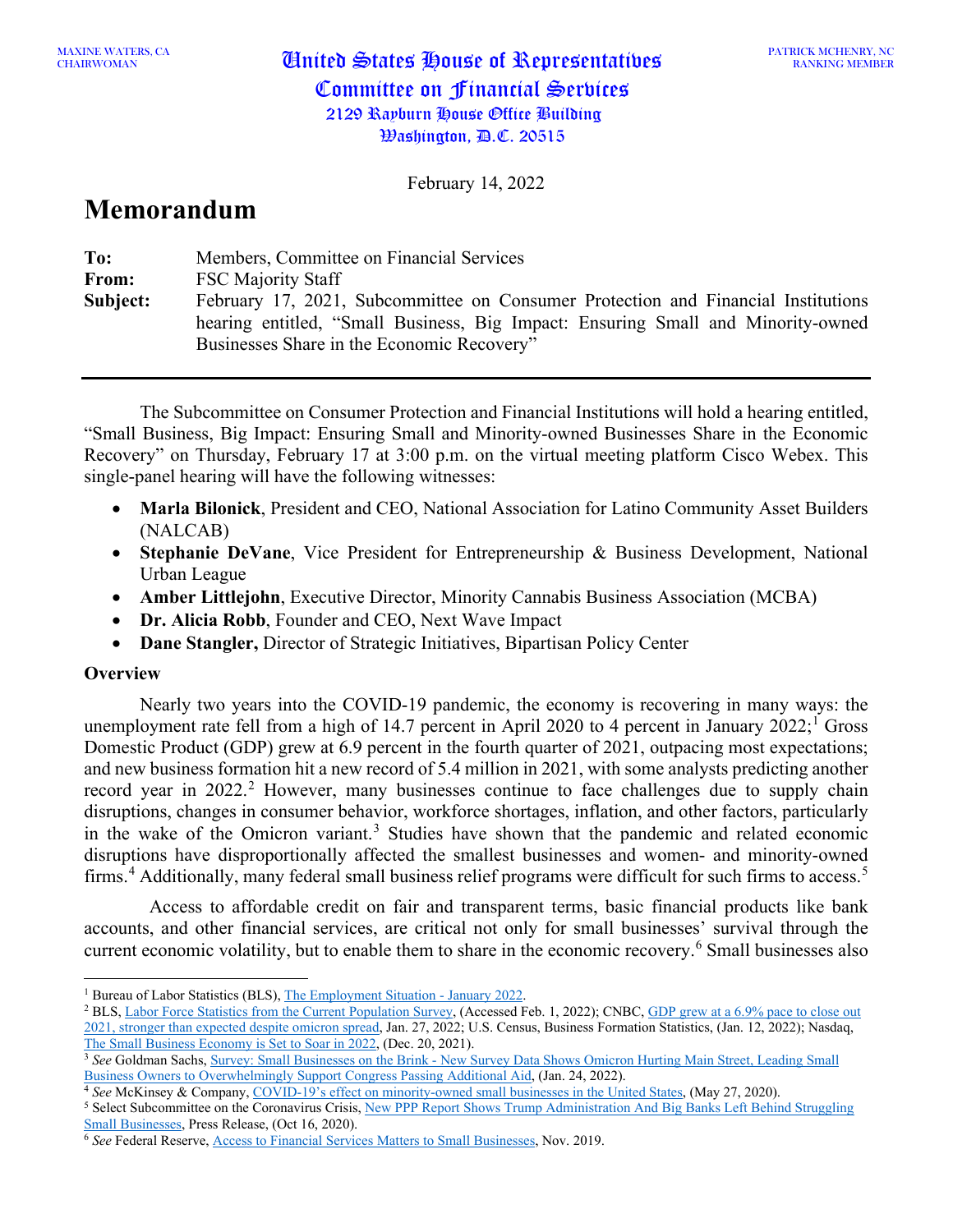often need technical assistance and support to fully utilize the financial resources they have access to.<sup>[7](#page-1-0)</sup> However, some small businesses, especially minority-owned businesses, have difficulty accessing financial products and services. Moreover, small business borrowers do not have many of the protections consumers have with respect to financial products and services they receive, such as disclosures required under the Truth in Lending Act (TILA).<sup>[8](#page-1-1)</sup> This hearing will examine the availability of credit, potential gaps in legal protections for small business borrowers, discrimination, credit reporting, and debt collection. Additionally, the hearing will review market transparency, including demographic data collection and reporting, and financial challenges small businesses face as the pandemic persists, including assessing the impact of various short and long-term federal relief and support programs.

#### **Pandemic Small Business Relief Programs**

In response to the pandemic, Congress provided sweeping support for struggling small businesses through several laws, including the Coronavirus Aid, Relief, and Economic Security (CARES) Act in 2020, the Coronavirus Response and Relief Supplemental Appropriations Act of 2020, the Consolidated Appropriations Act, 2021, and the American Rescue Plan Act (ARPA) in 2021. These laws established, expanded, or enhanced programs such as the Paycheck Protection Program (PPP), Economic Injury Disaster Loans (EIDL), the Shuttered Venue Operators Grant, the Restaurant Revitalization Fund, and the State Small Business Credit Initiative (SSBCI). Most of these relief programs have since ended, with the exception of SSBCI. The PPP closed for applications on May 31, 2021; EIDL closed on December 31, 2021; the Restaurant Revitalization Fund closed on July 2, 2021; and the Shuttered Venue Operators Grant closed on August 20, 2021. [9](#page-1-2)

While many small businesses benefited from these efforts, sole proprietors, microbusinesses, and minority-owned and women-owned businesses were reported to have had the most difficulty in accessing them, often because these firms did not have strong relationships with financial institutions that many of these programs relied on in deploying relief.<sup>[10](#page-1-3)</sup> One investigation found that the Trump Administration actively encouraged banks to limit PPP loans to only existing customers and did not prioritize lending to underserved markets.<sup>[11](#page-1-4)</sup> Additionally, the National Community Reinvestment Coalition conducted a study that found evidence of discrimination in PPP lending by Washington, D.C. lenders.[12](#page-1-5) In the PPP's second round of funding provided in the Response and Relief package, the Small Business Administration (SBA) was required to set aside \$60 billion for community financial institutions, including community development financial Institutions (CDFIs) and minority depository institutions (MDIs), to deploy to help ensure support reached underserved communities.<sup>[13](#page-1-6)</sup>

The SSBCI, a program that was first utilized following the Great Recession and is in the beginning stages since being reauthorized,<sup>[14](#page-1-7)</sup> is targeted toward economic recovery, which is different from the intent of the PPP or EIDL programs that helped prevent businesses from collapsing or laying off employees at the height of the pandemic.<sup>[15](#page-1-8)</sup> This program provides \$10 billion for states, territories, D.C., and tribal

<span id="page-1-0"></span><sup>7</sup> See FSC hearing[, Supporting Small and Minority-Owned Businesses Through the Pandemic](https://financialservices.house.gov/events/eventsingle.aspx?EventID=407099) (Feb. 4, 2021).

<span id="page-1-1"></span><sup>&</sup>lt;sup>8</sup> For example, see Responsible Business Lending Coalition[, Small Business Borrower Bill of Rights](http://www.borrowersbillofrights.org/) (Accessed Feb. 8, 2022); and FSC hearing[, Examining Legislation to Protect Consumers and Small Business Owners from Abusive Debt Collection Practices](https://financialservices.house.gov/events/eventsingle.aspx?EventID=404239) (Sep. 26, 2019). <sup>9</sup> SBA, [Paycheck Protection Program,](https://www.sba.gov/funding-programs/loans/covid-19-relief-options/paycheck-protection-program) (Accessed Jan. 30, 2022); SBA[, COVID-19 EDIL,](https://www.sba.gov/funding-programs/loans/covid-19-relief-options/eidl/targeted-eidl-advance-supplemental-targeted-advance) (Accessed Jan. 30, 2022); SBA[, Shuttered Venue](https://www.sba.gov/funding-programs/loans/covid-19-relief-options/shuttered-venue-operators-grant)  [Operators Grant,](https://www.sba.gov/funding-programs/loans/covid-19-relief-options/shuttered-venue-operators-grant) (Accessed Jan. 30, 2022); SBA[, Restaurant Revitalization Fund,](https://www.sba.gov/funding-programs/loans/covid-19-relief-options/restaurant-revitalization-fund) (Accessed Jan. 30, 2022).

<span id="page-1-3"></span><span id="page-1-2"></span><sup>&</sup>lt;sup>10</sup> The Wall Street Journal, **PPP Small-Business Loans Left Behind Many of America's Neediest Firms**, (June 17, 2020).

<span id="page-1-4"></span><sup>&</sup>lt;sup>11</sup> Select Subcommittee on the Coronavirus Crisis, New PPP Report Shows Trump Administration And Big Banks Left Behind Struggling [Small Businesses,](https://coronavirus.house.gov/news/press-releases/new-ppp-report-shows-trump-administration-and-big-banks-left-behind-struggling) Press Release, (Oct 16, 2020).<br><sup>12</sup> NCRC, Lending Discrimination within the Paycheck Protection Program, (July, 2020).

<span id="page-1-6"></span><span id="page-1-5"></span><sup>&</sup>lt;sup>13</sup> SBA, [SBA Re-Opens PPP to Community Financial Institutions First,](https://www.sba.gov/article/2021/jan/11/sba-re-opens-ppp-community-financial-institutions-first) Jan. 11, 2021.

<span id="page-1-7"></span><sup>14</sup> CRS, [State Small Business Credit Initiative: Implementation and Funding Issues](https://www.crs.gov/Reports/R42581) (Apr. 20, 2021).

<span id="page-1-8"></span><sup>&</sup>lt;sup>15</sup> Brookings Institution[, How cities, states, and tribes can boost entrepreneurship via the American Rescue Plan,](https://www.brookings.edu/research/how-cities-states-and-tribes-can-boost-entrepreneurship-via-the-american-rescue-plan/) (May 19, 2021).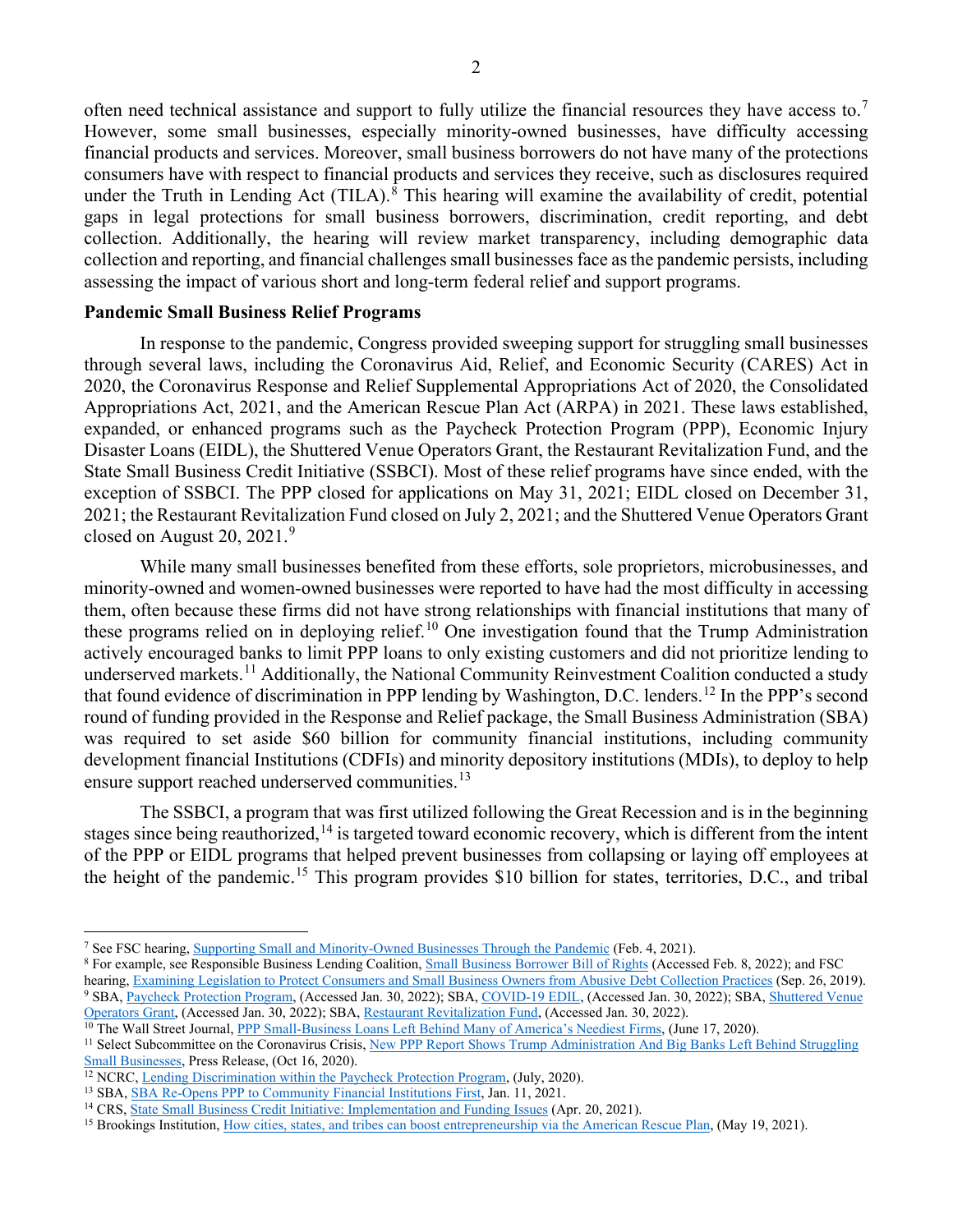governments to support lending and investments to small businesses. [16](#page-2-0) Under this program, \$2.5 billion is reserved to support businesses owned by people of color and economically disadvantaged groups, and \$500 million is reserved to provide technical assistance to small businesses who need legal, accounting, and financial advice in accessing and utilizing these loans and investments. [17](#page-2-1) Capital program applications from states, territories, and D.C. were due to be submitted to the Department of Treasury by February 11, 2022, while tribal governments have until May 11, 2022 to submit their capital program applications.<sup>[18](#page-2-2)</sup>

### **Barriers to Accessing Capital**

The small business credit market consists of banks, credit unions, and nonbank fintech lenders.<sup>[19](#page-2-3)</sup> According to the Federal Reserve, smaller firms are more likely to apply for loans through fintech lenders.[20](#page-2-4) Minority-owned and women-owned businesses have long faced more barriers in accessing capital than their white male counterparts. A 2017 report from the Federal Reserve found that for nearly every financing source, women and entrepreneurs of color were denied credit at higher rates than a white male business owners.<sup>[21](#page-2-5)</sup> Another study found that in the first year of a startup, "only one percent of black owners obtain business loans, compared with 7% for white-owned firms."[22](#page-2-6)

Credit scores often represent another barrier for many small businesses. Many lenders use business credit scores to assess creditworthiness.[23](#page-2-7) Similar to a consumer credit score, business credit scores are a metric for risk based on payment history, credit utilization, length of credit history, and outstanding debt.<sup>[24](#page-2-8)</sup> These scores also incorporate business financial ratios and industry risk in calculating scores.<sup>[25](#page-2-9)</sup> The SBA uses business credit scores when evaluating loan applicants for the 7(a) program which is the flagship SBA product and the largest government-backed small business lending program.<sup>[26](#page-2-10)</sup> However, according to one report, 45 percent of small business owners did not know they have a business credit score; 72 percent did not know where to find it; and 82 percent did not know how to interpret it.[27](#page-2-11) Additionally, for sole proprietors, personal and business credit is often closely related, in particular if the business owner uses their personal bank account for their business, which is common.<sup>[28](#page-2-12)</sup>

Small businesses in the cannabis industry also face additional challenges when seeking credit or other financial services. For example, people of color operating in the cannabis industry must overcome barriers like trying to break into an industry that lacks diversity, especially among larger cannabis companies.<sup>[29](#page-2-13)</sup> Additionally, most cannabis businesses are also unbanked or underbanked because most financial institutions are unwilling to open even basic bank accounts for cannabis businesses due to cannabis being federally illegal.<sup>[30](#page-2-14)</sup> This forces cannabis business owners to operate their state-regulated businesses primarily using cash, which has increasingly made them targets for burglaries, robberies, and

<span id="page-2-0"></span><sup>&</sup>lt;sup>16</sup> *Id.*<br><sup>17</sup> House Financial Services Committee, Fact Sheet – State Small Business Credit Initiative (SSBCI), (Mar. 2021).

<span id="page-2-2"></span><span id="page-2-1"></span><sup>&</sup>lt;sup>18</sup> Treasury Department, [State Small Business Credit Initiative \(SSBCI\),](https://financialservices.house.gov/uploadedfiles/recess_packet_ssbci_march_2021.pdf) (Accessed Feb. 2, 2022).<br><sup>19</sup> CRS, [Small Business Credit Markets and Selected Policy Issues,](https://www.crs.gov/Reports/R45878?source=search&guid=9dc7cdcd14b1449092b144bedf0f78a2&index=2) R45878, (Aug. 20, 2019).

<span id="page-2-3"></span>

<span id="page-2-4"></span><sup>&</sup>lt;sup>20</sup> Federal Reserve, [Report to the Congress on the Availability of Credit to](https://www.federalreserve.gov/publications/files/sbfreport2017.pdf) Small Businesses, (Sep. 2017).

<span id="page-2-5"></span><sup>21</sup> *Id.*

<span id="page-2-6"></span><sup>&</sup>lt;sup>22</sup> National Bureau of Economic Research, <u>Black and White: Access to Capital Among Minority-Owned Startups</u>, (Nov. 2020).<br><sup>23</sup> SBA, <u>10 Stats That Explain Why Business Credit is Important for Small Business</u>, (Mar. 9, 20

<span id="page-2-7"></span>

<span id="page-2-8"></span><sup>24</sup> CRS, [Small Business Credit Markets and Selected Policy Issues,](https://www.crs.gov/Reports/R45878?source=search&guid=9dc7cdcd14b1449092b144bedf0f78a2&index=2) R45878, (Aug. 20, 2019).

<span id="page-2-9"></span><sup>25</sup> *Id.*

<span id="page-2-10"></span><sup>26</sup> *Id.*

<span id="page-2-11"></span><sup>&</sup>lt;sup>27</sup> Nav[, Press Release: New Research from Nav Reveals Nearly Half of Small Businesses Don't Know Business Credit Scores Exist,](https://www.nav.com/blog/half-smb-dont-know-business-credit-scores-exist-1587/) (Nov. 2, 2016).

<span id="page-2-12"></span><sup>28</sup> Fundera[, Business Credit vs. Personal Credit: Does Business Credit Affect Personal Credit?](https://www.fundera.com/blog/whats-difference-business-credit-personal-credit) (Feb. 1, 2021).

<span id="page-2-13"></span><sup>29</sup> *See* [Insider, The legal cannabis industry is exploding, but overwhelmingly run by white owners,](https://www.insider.com/how-big-weed-became-rich-white-business-2019-12) (Apr. 17, 2020).

<span id="page-2-14"></span><sup>30</sup> *See* ICBA, [ICBA Supports Bill to Establish](https://www.icba.org/newsroom/news-and-articles/2021/03/18/icba-supports-bill-to-establish-cannabis-banking-safe-harbor#:%7E:text=Washington%2C%20D.C.%20(March%2018%2C,states%20where%20cannabis%20is%20legal.) Cannabis Banking Safe Harbor, (Mar. 18, 2021); *See also* Reuters[, U.S. pot sellers stash cash](https://www.reuters.com/world/us/us-pot-sellers-stash-cash-banks-leave-them-high-dry-2021-05-24/)  [as banks leave them high and dry,](https://www.reuters.com/world/us/us-pot-sellers-stash-cash-banks-leave-them-high-dry-2021-05-24/) (May 24, 2021).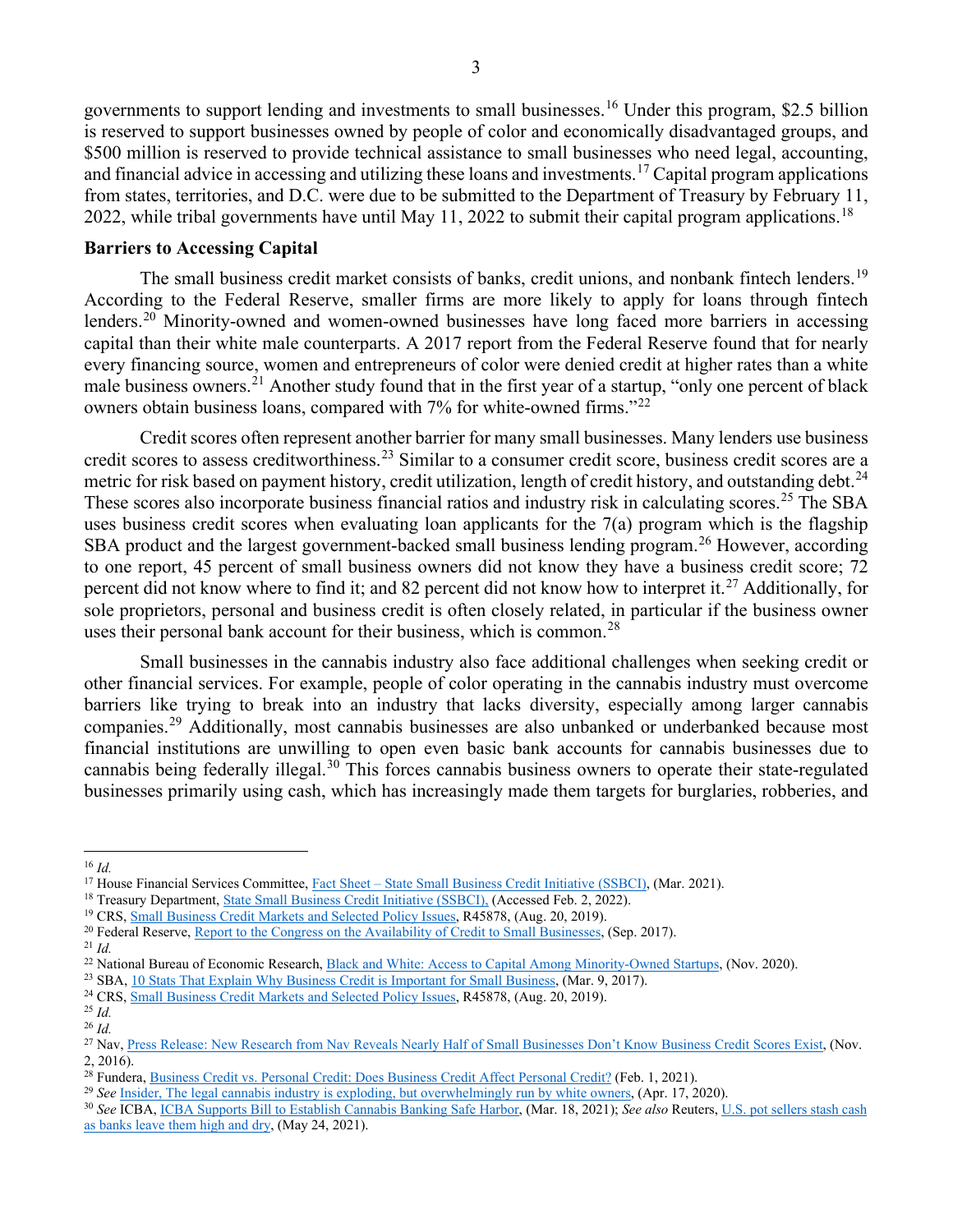other crimes.<sup>[31](#page-3-0)</sup> For most of these small businesses, access to affordable credit is out of reach.<sup>[32](#page-3-1)</sup> Additionally, cannabis businesses were ineligible for all of the federal government's small business coronavirus relief programs. [33](#page-3-2) The House of Representatives has passed the bipartisan SAFE Banking Act six times, but the Senate has not taken up the bill.<sup>[34](#page-3-3)</sup> This legislation would provide a safe harbor for financial institutions that choose to serve state-legal cannabis businesses and would require a GAO study and annual regulator reports to Congress to monitor that there is equal access to credit and to reduce barriers to marketplace entry for minority-owned and women-owned cannabis-related businesses.<sup>[35](#page-3-4)</sup>

### **Small Business Lending Data Collection**

One challenge in analyzing or collecting small business data is that there is no universal definition of what makes a business "small."[36](#page-3-5) The SBA uses both industry specific standards and alternative size standards determined by net worth and net income.<sup>[37](#page-3-6)</sup> Many academic researchers and various other federal agencies have defined small business as having 500 or fewer employees, while also defining microbusinesses as a subsect of small businesses.<sup>[38](#page-3-7)</sup> Additionally, the FDIC found financial institutions often also have their own definitions of small business.<sup>[39](#page-3-8)</sup>

In September 2021, the Consumer Financial Protection Bureau (CFPB) released a Notice of Proposed Rulemaking to implement Section 1071 of the Dodd-Frank Wall Street Reform and Consumer Protection Act of 2010 (Dodd-Frank Act). This section requires financial institutions to collect and disclose demographic data on credit applications submitted by women-owned, minority-owned, and small businesses.[40](#page-3-9) The purpose of this rule is to improve transparency in the small business lending market, facilitate fair lending enforcement, and help policymakers and stakeholders better understand credit availability and needs of small business borrowers.<sup>[41](#page-3-10)</sup> The proposal defines a "small business" as one that garnered \$5 million or less in gross annual revenue for its preceding fiscal year. [42](#page-3-11) The proposed rule would apply to lenders that have made at least 25 loans each of the two preceding calendar years and would require covered lenders to disclose "amount and type of small business credit applied for and extended, demographic information about small business credit applicants, and key elements of the price of the credit offered."[43](#page-3-12) Covered lenders would include depository and non-depository institutions, as well as "any partnership, company, corporation, association (incorporated or unincorporated), trust, estate, cooperative organization, or other entity that engages in any financial activity."[44](#page-3-13)

In June 2021, the House passed the LGBTQ Business Equal Credit Enforcement and Investment Act, which would amend the Equal Credit Opportunity Act (ECOA) and Section 1071 of the Dodd-Frank Act to require lenders to collect and report loans issued to LGBTQ-owned businesses.<sup>[45](#page-3-14)</sup> While the CFPB clarified that the prohibition against sex discrimination under ECOA includes discrimination based on

<span id="page-3-3"></span>

<span id="page-3-0"></span><sup>31</sup> *See* The Crime Report, [Cannabis Sellers Struggle to Keep Money Safe as Banks Leave them Behind,](https://thecrimereport.org/2021/05/24/cannabis-sellers-struggle-to-keep-money-safe-as-banks-leave-them-behind/) (May 24, 2021); *See Also* Los Angeles Times[, Most pot dispensaries are forced to be cash-only. Now they're prime targets for violent robberies,](https://www.latimes.com/nation/la-na-pot-shops-20160711-snap-story.html) (Jul. 11, 2016).

<span id="page-3-1"></span><sup>32</sup> *See* Minority Cannabis Business Association[, The SAFE Banking Act of 2019,](https://minoritycannabis.org/wp-content/uploads/2021/10/SAFE-Banking-Act-of-2019.pdf) (Accessed Feb 3, 2022); *See also* SAFE Banking for Equity[, Testimonials,](https://safe4equity.org/#testimonials) (Accessed Feb. 3, 2022).

<span id="page-3-2"></span><sup>33</sup> NBC News, [No federal relief: Cannabis businesses cry for help as coronavirus batters industry,](https://www.nbcnews.com/politics/politics-news/no-federal-relief-cannabis-businesses-cry-help-coronavirus-batters-industry-n1180641) (Mar. 23, 2020). 34 *See* MJBizDaily[, US House passes measure that includes cannabis banking,](https://mjbizdaily.com/us-house-passes-measure-that-includes-cannabis-banking/) (Feb. 4, 2022).

<span id="page-3-4"></span><sup>35</sup> H.R. 1996

<span id="page-3-5"></span><sup>36</sup> *See* CRS[, Small Business Size Standards: A Historical Analysis of Contemporary Issues,](https://www.crs.gov/Reports/R40860) R40860, (Jan. 5, 2022). <sup>37</sup> *Id.*

<span id="page-3-7"></span><span id="page-3-6"></span><sup>38</sup> *Id.*

<span id="page-3-8"></span><sup>&</sup>lt;sup>39</sup> See FDIC[, 2018 FDIC Small Business Lending Survey,](https://www.fdic.gov/bank/historical/sbls/full-survey.pdf) (revised Dec. 20, 2018).

<span id="page-3-9"></span><sup>40</sup> *See* CFPB, CFPB [Proposes Rule to Shine New Light on Small Businesses' Access to Credit, Press Release,](https://www.consumerfinance.gov/about-us/newsroom/cfpb-proposes-rule-to-shine-new-light-on-small-businesses-access-to-credit/) (Sept. 1. 2021).  $41$  15 U.S.C.  $\sqrt[3]{1691c-2(a)}$ 

<span id="page-3-11"></span><span id="page-3-10"></span><sup>42</sup> CFPB, [Summary of Proposed Rulemaking: September 2021 Proposal Regarding Small Business Lending Data Collection](https://files.consumerfinance.gov/f/documents/cfpb_section-1071-nprm_summary_2021-09.pdf) <sup>43</sup> *Id.*

<span id="page-3-13"></span><span id="page-3-12"></span><sup>44</sup> *Id.*

<span id="page-3-14"></span><sup>45</sup> [H.R.1443 \(117th Cong.\), LGBTQ Business Equal Credit Enforcement and Investment Act](https://www.congress.gov/bill/117th-congress/house-bill/1443/text?q=%7B%22search%22%3A%5B%22archives%22%5D%7D&r=57&s=1)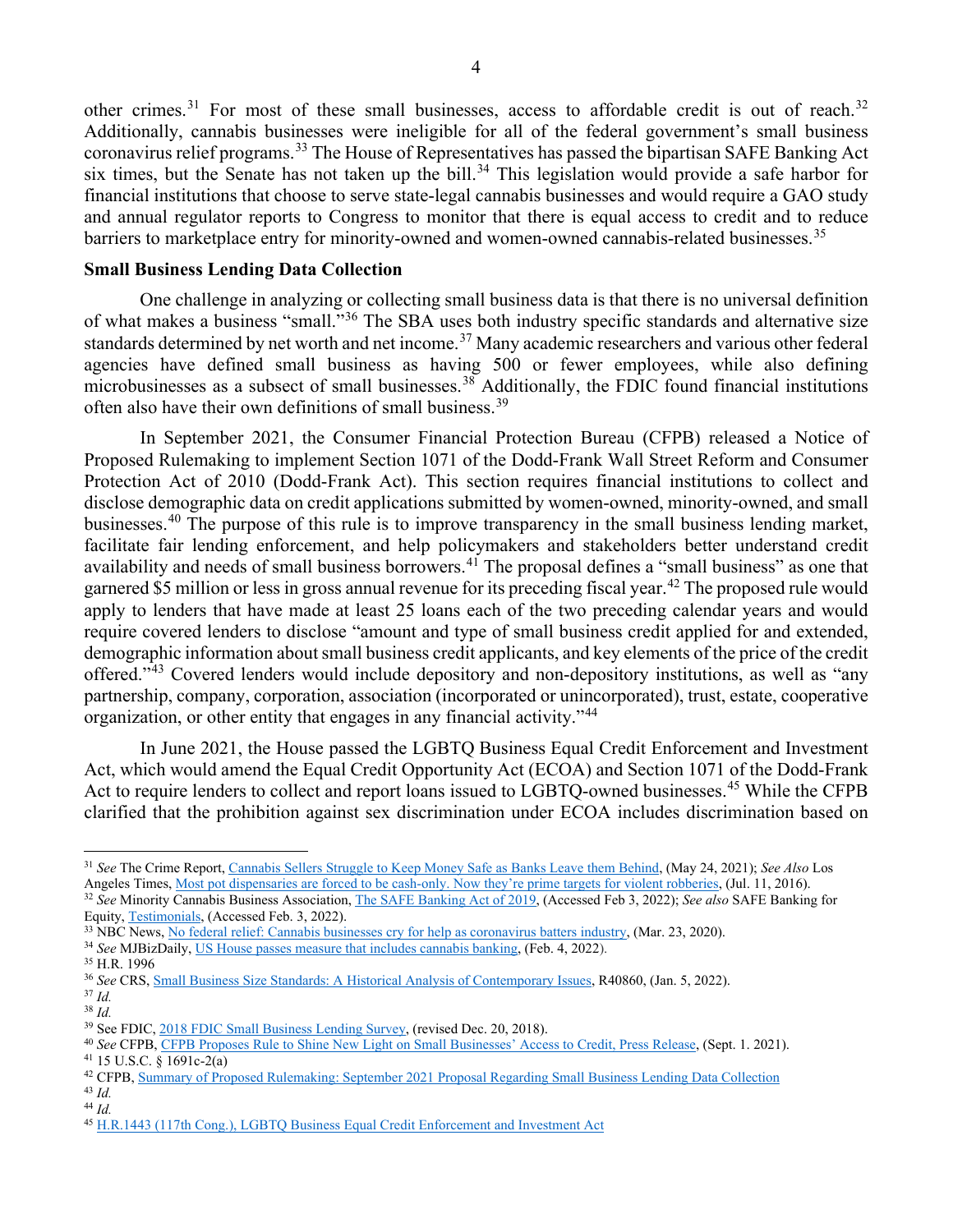#### **Small Business Borrower Protections**

Federal consumer financial protections, including in lending, often do not extend to small business borrowers even though the smallest businesses, like sole proprietors, could benefit from these protections. For example, the Truth in Lending Act, which protects consumers from opaque loan terms or high-pressure sales tactics, does not cover credit extended to small business borrowers.<sup>[47](#page-4-1)</sup> Notably, some states, including New York and California, have enacted laws to provide more transparency in small business lending.<sup>[48](#page-4-2)</sup> Similarly, the Fair Debt Collection Practices Act, which governs debt collection practices in mortgages, credit cards, or medical debt, provides no protections for small business borrowers—even sole proprietors or other microbusiness owners.<sup>[49](#page-4-3)</sup> Moreover, Treasury issued guidance implementing the SSBCI that includes small business borrower protections, including imposing an interest rate cap at the same level federal credit unions are subject to, and prohibiting confessions of judgment.<sup>[50](#page-4-4)</sup> There is evidence that confessions of judgment, which are already prohibited in consumer loans and currently allow lenders to easily seize commercial borrowers' assets without a lawsuit, have harmed small business owners like taxi cab drivers in New York.<sup>[51](#page-4-5)</sup>

In 2015, a group of lenders, investors, and small business advocates formed the Responsible Business Lending Coalition (RBLC) to promote responsible and fair lending for small businesses.<sup>[52](#page-4-6)</sup> They developed the Small Business Borrowers' Bill of Rights which sets out fundamental rights for business borrowers, including the "Right to Transparent Pricing and Terms" and the "Right to Non-Abusive Products," among others.<sup>[53](#page-4-7)</sup> To date, 57 lenders are signatories, and 53 non-lender organizations have endorsed the principles.<sup>[54](#page-4-8)</sup>

#### **Community Reinvestment Act**

The Community Reinvestment Act (CRA) is also an important tool in encouraging banks to make loans to small businesses within and from underserved communities. The CRA was implemented to counteract redlining and encourage banks to meet the credit needs of their entire communities.<sup>[55](#page-4-9)</sup> Under this law, the federal banking regulators examine and score banks on their performance in meeting CRA goals.[56](#page-4-10) Under current CRA rules, banks can receive CRA credit for certain small business loans under the lending test portion of their CRA exams, provided these loans meet certain standards.<sup>[57](#page-4-11)</sup> CRA ratings are taken into consideration when banks seek permission from regulators to enter into mergers and acquisitions, expand branches, or otherwise engage in other activities requiring regulatory approval.<sup>[58](#page-4-12)</sup>

<span id="page-4-1"></span><sup>47</sup> 15 U.S.C. § 1601; *See also* OCC[. Truth in Lending,](https://www.occ.treas.gov/topics/consumers-and-communities/consumer-protection/truth-in-lending/index-truth-in-lending.html#:%7E:text=The%20Truth%20in%20Lending%20Act,for%20certain%20types%20of%20loans.) (Accessed Feb. 3. 2022)

<span id="page-4-2"></span>48 *See* American Banker[, N.Y. law requires nonbanks to disclose loan terms to small businesses,](https://www.americanbanker.com/news/n-y-law-requires-nonbanks-to-disclose-loan-terms-to-small-businesses) (Dec.24, 2020); The Hill, [California passes](https://thehill.com/blogs/congress-blog/politics/410049-california-passes-historic-truth-in-small-business-lending-law?rl=1) historic truth in small-business lending law — Congress should take note, (Oct. 5

<span id="page-4-12"></span><sup>58</sup> *Id.*

<span id="page-4-0"></span><sup>46</sup> CFPB, [CFPB Clarifies That Discrimination by Lenders on the Basis of Sexual Orientation and Gender Identity Is Illegal](https://www.consumerfinance.gov/about-us/newsroom/cfpb-clarifies-discrimination-by-lenders-on-basis-of-sexual-orientation-and-gender-identity-is-illegal/) (Mar. 9, 2021).

<span id="page-4-3"></span><sup>&</sup>lt;sup>49</sup> CFPB, <u>Are there laws that limit what debt collectors can say or do?</u> (Last reviewed Jan. 30, 2017).

<span id="page-4-4"></span><sup>50</sup> Treasury[, State Small Business Credit Initiative \(SSBCI\) Capital Program Policy Guidelines](https://home.treasury.gov/system/files/256/SSBCI-Capital-Program-Policy-Guidelines-November-2021.pdf) at 38-39 (Nov. 2021).

<span id="page-4-5"></span><sup>51</sup> House Committee on Financial Services, Examining Legislation to Protect Consumers and Small Business Owners from Abusive Debt [Collection Practices,](https://financialservices.house.gov/events/eventsingle.aspx?EventID=404239) 116<sup>th</sup> Cong. (Sept. 26, 2019) (H. Rept. 116-54).

<span id="page-4-6"></span><sup>52</sup> Responsible Business Lending Coalition, [Responsible Business Lending Coalition \(RBLC\),](http://www.borrowersbillofrights.org/rblc.html) (Accessed Feb 3, 2022).

<span id="page-4-7"></span><sup>53</sup> Responsible Business Lending Coalition, [The Small Business Borrowers' Bill of Rights,](http://www.borrowersbillofrights.org/bill-of-rights.html) 2021 (Accessed Feb 3, 2022).

<span id="page-4-8"></span><sup>&</sup>lt;sup>54</sup> Responsible Business Lending Coalition, **Signatories**, (Accessed Feb 3, 2022).

<span id="page-4-9"></span><sup>55</sup> *See* CRS[, Small Business Credit Markets and Selected Policy Issues,](https://www.crs.gov/Reports/R45878?source=search&guid=9dc7cdcd14b1449092b144bedf0f78a2&index=2) R45878, (Aug. 20, 2019).

<sup>56</sup> *Id.*

<span id="page-4-11"></span><span id="page-4-10"></span><sup>57</sup> *Id.*